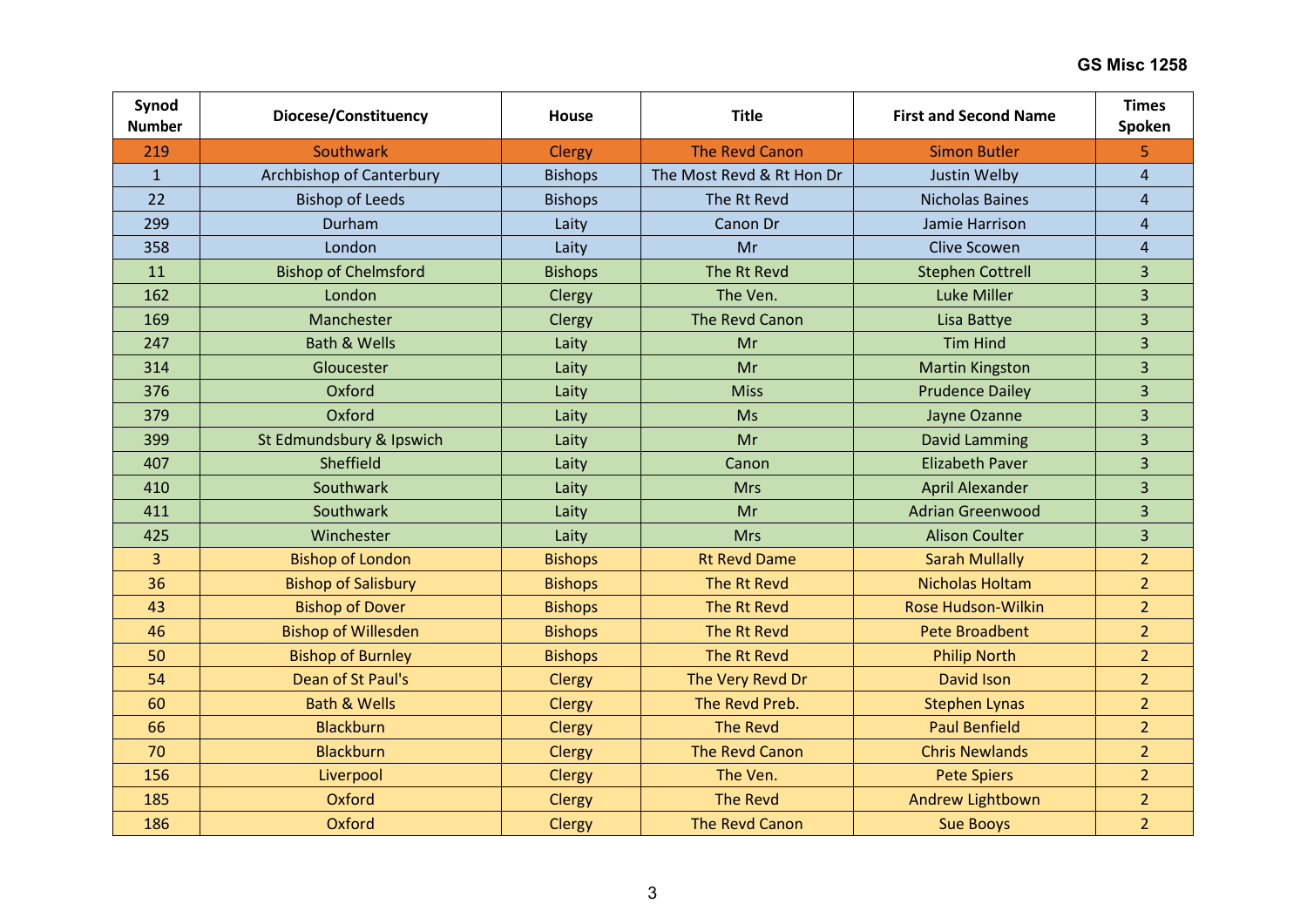| 208 | St Edmundsbury & Ipswich                                  | Clergy         | <b>The Revd</b> | <b>Andrew Dotchin</b>   | $\overline{2}$ |
|-----|-----------------------------------------------------------|----------------|-----------------|-------------------------|----------------|
| 210 | Salisbury                                                 | <b>Clergy</b>  | <b>The Revd</b> | <b>Peter Breckwoldt</b> | $\overline{2}$ |
| 225 | Southwark                                                 | Clergy         | The Ven. Dr     | <b>Jane Steen</b>       | $\overline{2}$ |
| 236 | Winchester (Channel Islands)                              | <b>Clergy</b>  | The Very Revd   | <b>Tim Barker</b>       | $\overline{2}$ |
| 310 | Exeter                                                    | Laity          | Mr              | <b>Simon Friend</b>     | $\overline{2}$ |
| 340 | Lichfield                                                 | Laity          | Mr              | John Wilson             | $\overline{2}$ |
| 348 | Liverpool                                                 | Laity          | <b>Mrs</b>      | <b>Margaret Swinson</b> | $\overline{2}$ |
| 362 | Manchester                                                | Laity          | Mr              | <b>Philip Geldard</b>   | $\overline{2}$ |
| 377 | Oxford                                                    | Laity          | <b>Mrs</b>      | <b>Julie Dziegiel</b>   | $\overline{2}$ |
| 392 | <b>St Albans</b>                                          | Laity          | Canon           | <b>Peter Adams</b>      | $\overline{2}$ |
| 405 | Salisbury                                                 | Laity          | <b>Mrs</b>      | <b>Debrah McIsaac</b>   | $\overline{2}$ |
| 467 | Archbishops' Council                                      | Laity          | <b>Canon Dr</b> | <b>John Spence</b>      | $\overline{2}$ |
| 483 | <b>Church of England Youth Council</b><br>Representatives | Non-Voting     | <b>Miss</b>     | <b>Sophie Mitchell</b>  | $\overline{2}$ |
| 5   | <b>Bishop of Winchester</b>                               | <b>Bishops</b> | The Rt Revd     | <b>Tim Dakin</b>        | $\mathbf{1}$   |
| 10  | <b>Bishop of Carlisle</b>                                 | <b>Bishops</b> | The Rt Revd     | James Newcome           | $\mathbf{1}$   |
| 17  | Bishop of Gibraltar in Europe                             | <b>Bishops</b> | The Rt Revd Dr  | <b>Robert Innes</b>     | $\mathbf{1}$   |
| 18  | <b>Bishop of Exeter</b>                                   | <b>Bishops</b> | The Rt Revd     | <b>Robert Atwell</b>    | $\mathbf{1}$   |
| 19  | <b>Bishop of Gloucester</b>                               | <b>Bishops</b> | The Rt Revd     | <b>Rachel Treweek</b>   | $\mathbf{1}$   |
| 20  | <b>Bishop of Guildford</b>                                | <b>Bishops</b> | The Rt Revd     | Andrew Watson           | $\mathbf{1}$   |
| 23  | <b>Bishop of Leicester</b>                                | <b>Bishops</b> | The Rt Revd     | <b>Martyn Snow</b>      | $\mathbf{1}$   |
| 26  | <b>Bishop of Liverpool</b>                                | <b>Bishops</b> | The Rt Revd     | Paul Bayes              | $\mathbf{1}$   |
| 27  | <b>Bishop of Manchester</b>                               | <b>Bishops</b> | The Rt Revd     | David Walker            | $\mathbf 1$    |
| 29  | <b>Bishop of Norwich</b>                                  | <b>Bishops</b> | The Rt Revd     | <b>Graham Usher</b>     | $\mathbf{1}$   |
| 31  | <b>Bishop of Peterborough</b>                             | <b>Bishops</b> | The Rt Revd     | <b>Donald Allister</b>  | $\mathbf{1}$   |
| 33  | <b>Bishop of Rochester</b>                                | <b>Bishops</b> | The Rt Revd     | James Langstaff         | $\mathbf{1}$   |
| 39  | <b>Bishop of Southwark</b>                                | <b>Bishops</b> | The Rt Revd     | Christopher Chessun     | $\mathbf{1}$   |
| 40  | Bishop of Southwell & Nottingham                          | <b>Bishops</b> | The Rt Revd     | Paul Williams           | $\mathbf{1}$   |
| 51  | <b>Bishop of Huddersfield</b>                             | <b>Bishops</b> | The Rt Revd     | Jonathan Gibbs          | $\mathbf{1}$   |
| 58  | Dean of Manchester                                        | Clergy         | The Very Revd   | Rogers Govender         | $\mathbf 1$    |
|     |                                                           |                |                 |                         |                |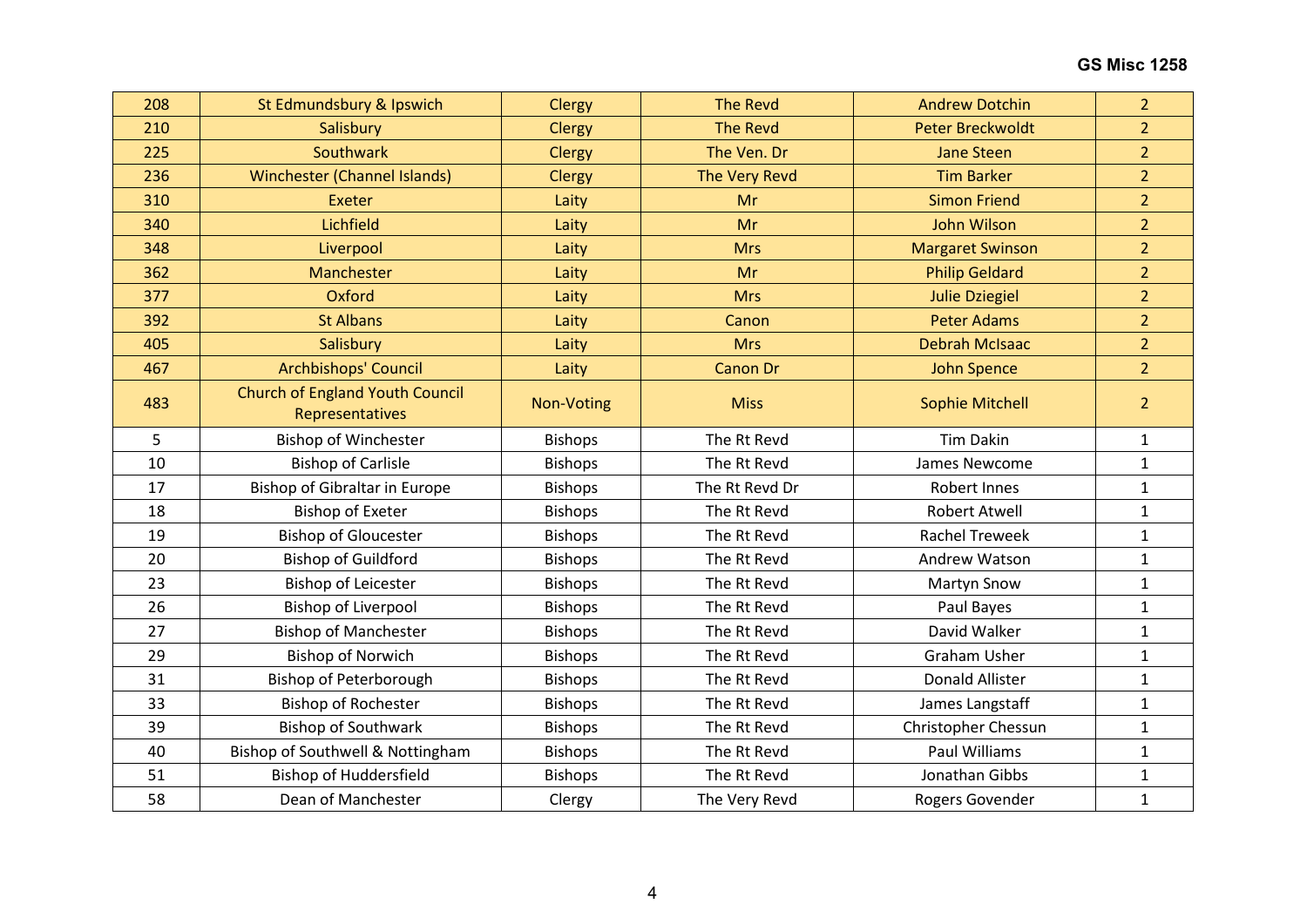| 63  | Birmingham               | Clergy | The Revd Canon           | <b>Catherine Grylls</b>  | $\mathbf{1}$ |
|-----|--------------------------|--------|--------------------------|--------------------------|--------------|
| 71  | <b>Bristol</b>           | Clergy | The Revd Canon Professor | Martin Gainsborough      | $\mathbf{1}$ |
| 74  | Canterbury               | Clergy | The Revd                 | <b>Barney De Berry</b>   | $\mathbf{1}$ |
| 79  | Carlisle                 | Clergy | The Revd                 | Stewart Fyfe             | $\mathbf{1}$ |
| 104 | Durham                   | Clergy | The Revd                 | <b>Bill Braviner</b>     | $\mathbf{1}$ |
| 109 | Ely                      | Clergy | The Revd Canon           | Mike Booker              | $\mathbf{1}$ |
| 113 | Europe                   | Clergy | The Revd Canon           | Debbie Flach             | $\mathbf{1}$ |
| 127 | Hereford                 | Clergy | The Revd Preb.           | Simon Cawdell            | $\mathbf{1}$ |
| 128 | Hereford                 | Clergy | The Revd                 | <b>Neil Patterson</b>    | $\mathbf{1}$ |
| 133 | Leeds                    | Clergy | The Revd                 | <b>Brunel James</b>      | $\mathbf{1}$ |
| 136 | Leeds                    | Clergy | The Revd Canon           | <b>Ruth Newton</b>       | $\mathbf{1}$ |
| 137 | Leeds                    | Clergy | The Revd Canon           | Joyce Jones              | $\mathbf{1}$ |
| 139 | Leeds                    | Clergy | The Revd                 | Gary Waddington          | $\mathbf{1}$ |
| 145 | Lichfield                | Clergy | The Revd                 | Zoe Heming               | $\mathbf{1}$ |
| 151 | Lincoln                  | Clergy | The Ven.                 | Gavin Kirk               | $\mathbf{1}$ |
| 155 | Liverpool                | Clergy | The Revd Canon           | Simon Fisher             | $\mathbf{1}$ |
| 157 | Liverpool                | Clergy | The Revd Canon           | Kate Wharton             | $\mathbf{1}$ |
| 165 | London                   | Clergy | The Revd                 | Mark Murthen             | $\mathbf{1}$ |
| 166 | London                   | Clergy | The Revd Dr              | Jason Roach              | $\mathbf{1}$ |
| 173 | Manchester               | Clergy | The Revd Dr              | Jeremy Sheehy            | $\mathbf{1}$ |
| 176 | Newcastle                | Clergy | The Revd                 | Catherine Pickford       | $\mathbf{1}$ |
| 178 | Newcastle                | Clergy | The Revd Dr              | Benjamin Carter          | $\mathbf{1}$ |
| 190 | Oxford                   | Clergy | The Revd Canon           | Rosie Harper             | $\mathbf{1}$ |
| 195 | Portsmouth               | Clergy | The Ven.                 | <b>Gavin Collins</b>     | $\mathbf{1}$ |
| 199 | Rochester                | Clergy | The Revd                 | Julie Conalty            | $\mathbf{1}$ |
| 205 | St Albans                | Clergy | The Revd                 | <b>Fiona Gibson</b>      | $\mathbf{1}$ |
| 207 | St Edmundsbury & Ipswich | Clergy | The Revd Canon           | Jonathan Alderton-Ford   | $\mathbf{1}$ |
| 209 | St Edmundsbury & Ipswich | Clergy | The Revd                 | <b>Tiffer Robinson</b>   | $\mathbf{1}$ |
| 213 | Salisbury                | Clergy | The Revd Canon           | Chris Tebbutt            | $\mathbf{1}$ |
| 224 | Southwark                | Clergy | The Revd Canon Dr        | <b>Rosemarie Mallett</b> | $\mathbf{1}$ |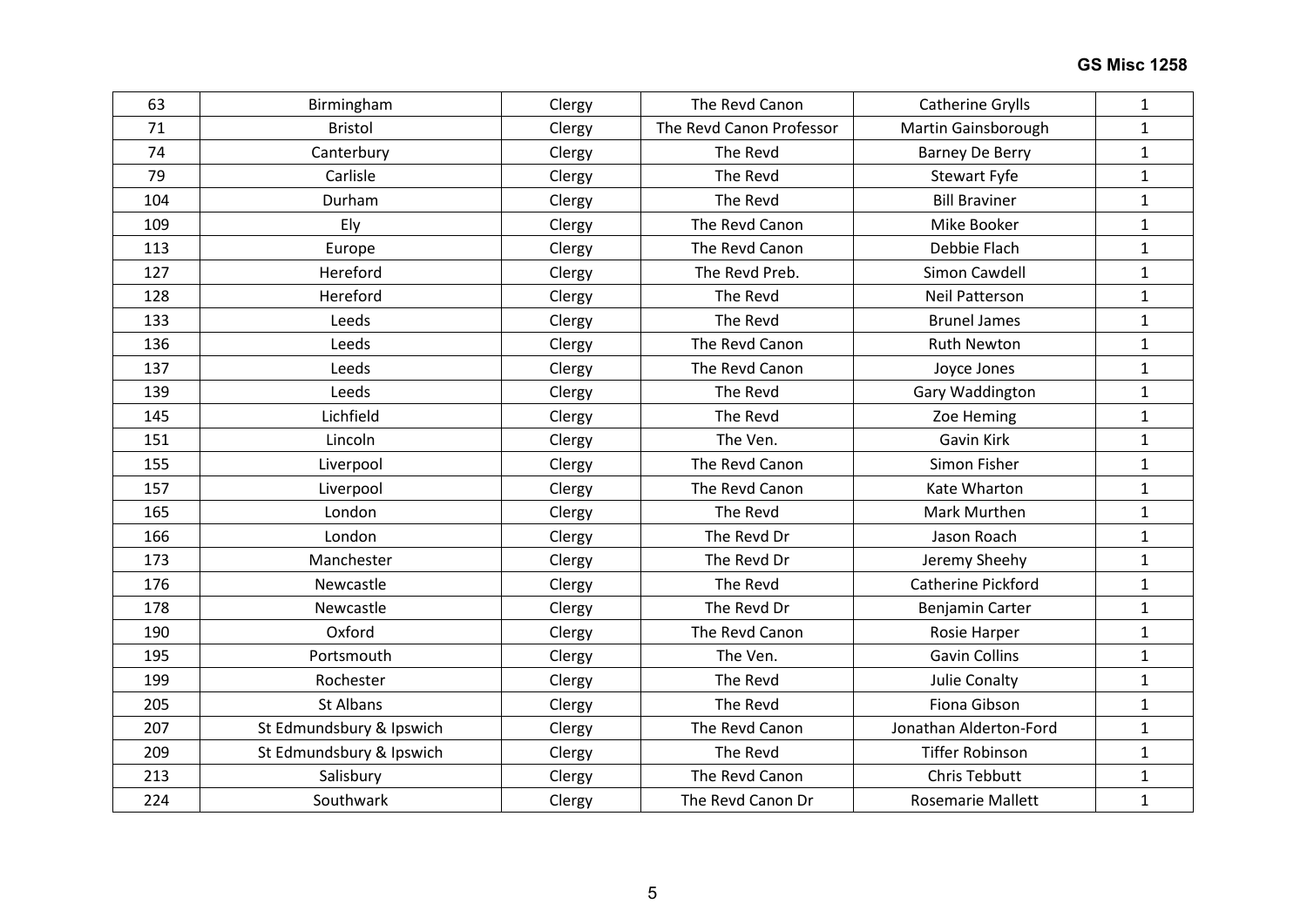| 227 | Southwell & Nottingham | Clergy | The Revd Dr     | Ian Paul                 | $\mathbf{1}$ |
|-----|------------------------|--------|-----------------|--------------------------|--------------|
| 229 | Truro                  | Clergy | The Revd        | Chris McQuillen-Wright   | $\mathbf{1}$ |
| 234 | Winchester             | Clergy | The Ven. Dr     | Peter Rouch              | $\mathbf{1}$ |
| 241 | York                   | Clergy | The Revd        | Jackie Doyle-Brett       | $\mathbf{1}$ |
| 246 | Bath & Wells           | Laity  | Mr              | James Cary               | $\mathbf{1}$ |
| 250 | Birmingham             | Laity  | Mr              | <b>Ben Hodson-Franks</b> | $\mathbf{1}$ |
| 255 | Blackburn              | Laity  | Mrs             | Carolyn Johnson          | $\mathbf{1}$ |
| 257 | Blackburn              | Laity  | Mrs             | Jacqueline Stamper       | $\mathbf{1}$ |
| 260 | <b>Bristol</b>         | Laity  | Mr              | Ed Shaw                  | $\mathbf{1}$ |
| 262 | Canterbury             | Laity  | Mr              | David Kemp               | $\mathbf{1}$ |
| 264 | Canterbury             | Laity  | Miss            | <b>Rosemary Walters</b>  | $\mathbf 1$  |
| 278 | Chester                | Laity  | Mr              | John Freeman             | $\mathbf{1}$ |
| 281 | Chester                | Laity  | Canon Dr        | John Mason               | $\mathbf 1$  |
| 292 | Coventry               | Laity  | Mr              | Sam Margrave             | $\mathbf{1}$ |
| 308 | Exeter                 | Laity  | Mrs             | Anne Foreman             | $\mathbf 1$  |
| 315 | Gloucester             | Laity  | Mrs             | Margaret Sheather        | $\mathbf{1}$ |
| 319 | Guildford              | Laity  | Mr              | Stephen Hofmeyr          | $\mathbf{1}$ |
| 323 | Leeds                  | Laity  | Mr              | David Ashton             | $\mathbf{1}$ |
| 332 | Leicester              | Laity  | Mrs             | <b>Rhian Parsons</b>     | $\mathbf 1$  |
| 333 | Leicester              | Laity  | Canon           | Shayne Ardron            | $\mathbf{1}$ |
| 335 | Lichfield              | Laity  | Mrs             | Penny Allen              | $\mathbf{1}$ |
| 338 | Lichfield              | Laity  | Dr              | Chik Kaw Tan             | $\mathbf 1$  |
| 341 | Lincoln                | Laity  | Canon           | Nigel Bacon              | $\mathbf{1}$ |
| 345 | Liverpool              | Laity  | Mr              | Keith Cawdron            | $\mathbf{1}$ |
| 353 | London                 | Laity  | Miss            | Debbie Buggs             | $\mathbf{1}$ |
| 369 | Newcastle              | Laity  | Ms              | Carol Wolstenholme       | $\mathbf{1}$ |
| 372 | Norwich                | Laity  | Mrs             | Caroline Herbert         | $\mathbf{1}$ |
| 373 | Oxford                 | Laity  | The Rt Hon. Sir | <b>Tony Baldry</b>       | $\mathbf{1}$ |
| 384 | Portsmouth             | Laity  | Mrs             | <b>Emily Bagg</b>        | $\mathbf{1}$ |
| 385 | Portsmouth             | Laity  | Canon           | Lucy Docherty            | $\mathbf{1}$ |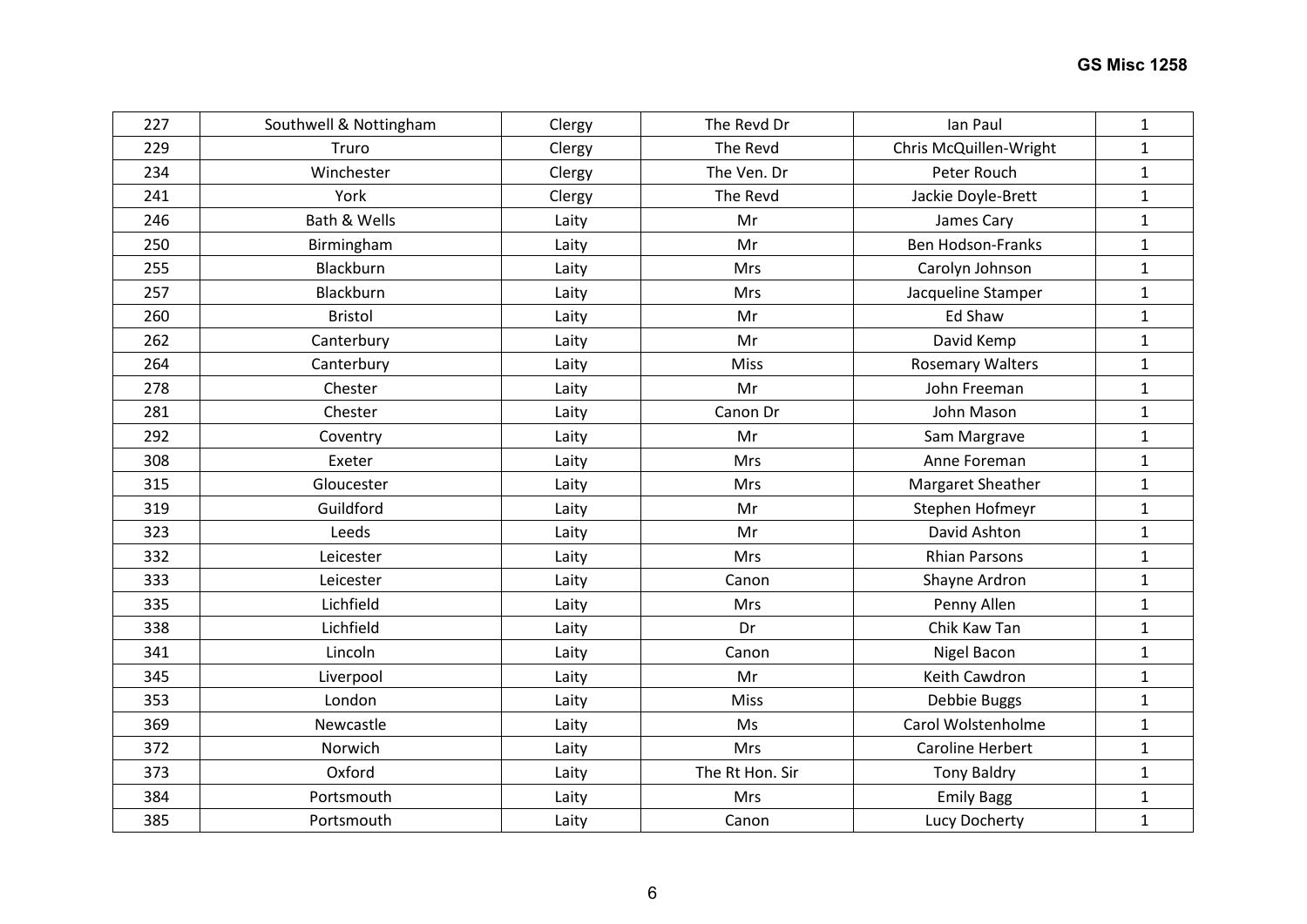| 388 | Rochester                                          | Laity      | Mr                | Philip French         | $\mathbf{1}$ |
|-----|----------------------------------------------------|------------|-------------------|-----------------------|--------------|
| 391 | Rochester                                          | Laity      | Mr                | <b>Martin Sewell</b>  | $\mathbf{1}$ |
| 395 | St Albans                                          | Laity      | Mr                | <b>Bill Seddon</b>    | $\mathbf{1}$ |
| 404 | Salisbury                                          | Laity      | Mr                | Keith Leslie          | $\mathbf{1}$ |
| 406 | Sheffield                                          | Laity      | <b>Miss</b>       | Jane Patterson        | $\mathbf{1}$ |
| 413 | Southwark                                          | Laity      | Mr                | Carl Hughes           | $\mathbf{1}$ |
| 414 | Southwark                                          | Laity      | Mrs               | Rebecca Chapman       | $\mathbf{1}$ |
| 416 | Southwark                                          | Laity      | Mr                | <b>Brian Wilson</b>   | $\mathbf{1}$ |
| 418 | Southwell & Nottingham                             | Laity      | Mrs               | Katrina Thomas        | $\mathbf{1}$ |
| 421 | Truro                                              | Laity      | <b>Mrs</b>        | Susannah Leafe        | $\mathbf{1}$ |
| 430 | Winchester (Channel Islands)                       | Laity      | Jurat             | David Robilliard      | $\mathbf{1}$ |
| 432 | Worcester                                          | Laity      | Ms                | Kashmir Garton        | $\mathbf{1}$ |
| 438 | York                                               | Laity      | Dr                | <b>Nick Land</b>      | $\mathbf{1}$ |
| 439 | York                                               | Laity      | Mr                | Michael Stallybrass   | $\mathbf{1}$ |
| 442 | Armed Forces Synod                                 | Clergy     | The Revd          | Martyn Gough          | $\mathbf{1}$ |
| 454 | Ex-Officio - Dean of the Arches                    | Laity      | The Rt Worshipful | <b>Charles George</b> | $\mathbf{1}$ |
| 456 | Ex-Officio - Vicar General York                    | Laity      | His Honour Judge  | Peter Collier         | $\mathbf{1}$ |
| 458 | Ex-Officio - Second Estates<br>Commissioner        | Laity      | Mr                | <b>Andrew Selous</b>  | $\mathbf{1}$ |
| 470 | Deaf Anglicans Together                            | Non-Voting | <b>Miss</b>       | Catherine Farmbrough  | $\mathbf{1}$ |
| 471 | Deaf Anglicans Together                            | Non-Voting | Ms                | Sarah Tupling         | $\mathbf{1}$ |
| 481 | Church of England Youth Council<br>Representatives | Non-Voting | Miss              | Annika Mathews        | $\mathbf{1}$ |
| 482 | Church of England Youth Council<br>Representatives | Non-Voting | <b>Miss</b>       | <b>Emily McDonald</b> | 1            |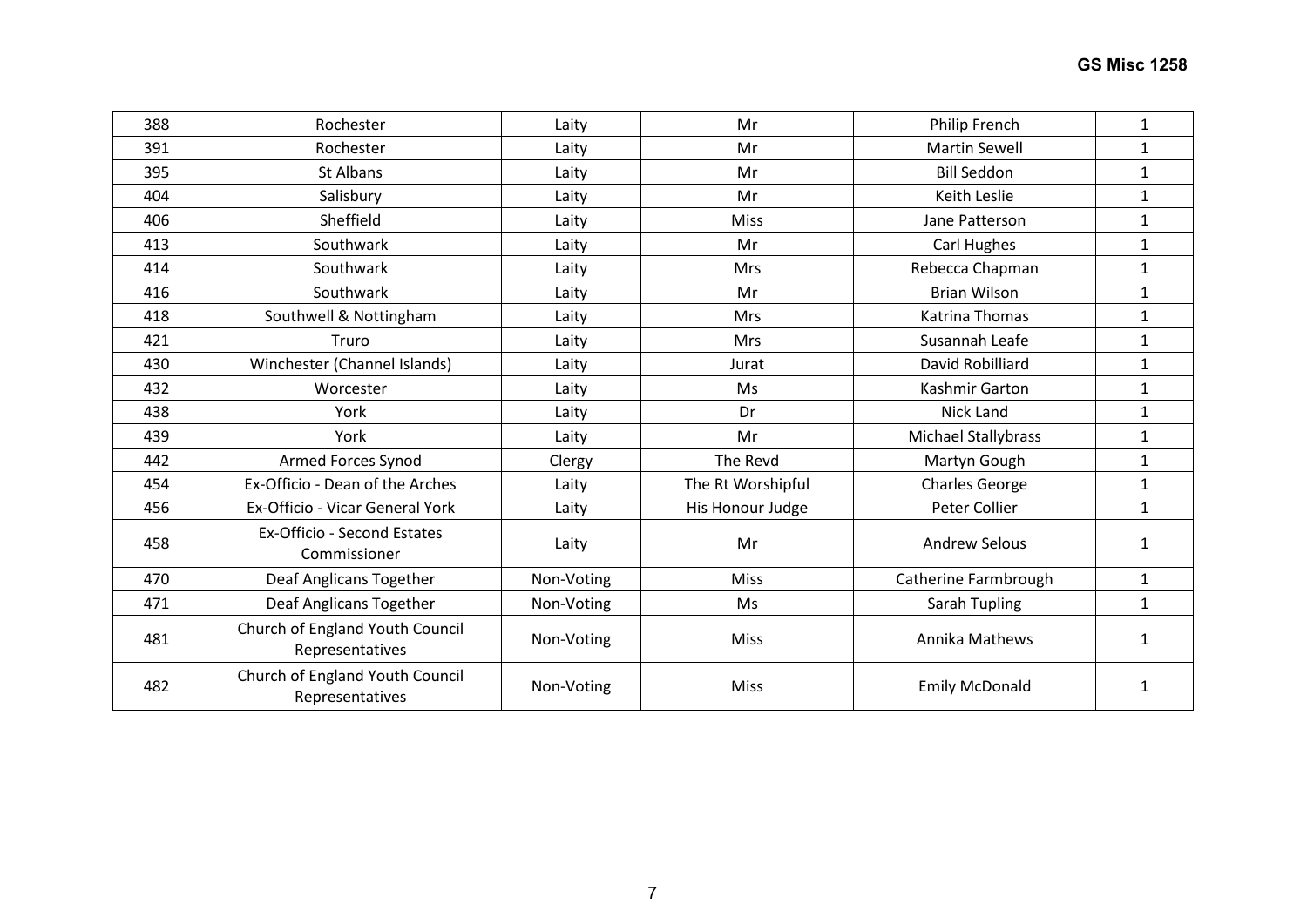## **List of Speakers – September 2020**

This provides a basic summary of statistics relating to the speakers at the September 2020 special session.

The term "contribution" refers to a speech made in a debate.

Overview of General Synod

| <b>Make up of General Synod</b> |     |  |  |  |
|---------------------------------|-----|--|--|--|
| <b>House of Bishops</b>         | 50  |  |  |  |
| <b>House of Clergy</b>          | 194 |  |  |  |
| <b>House of Laity</b>           | 198 |  |  |  |
| Non-voting                      | 14  |  |  |  |
| <b>Total</b>                    | 456 |  |  |  |
|                                 |     |  |  |  |



There were 16 vacancies on the General Synod during the September special session.

Overall speaking numbers:

|                | <b>Number of</b><br>members<br>that spoke | Number of<br>contributions |
|----------------|-------------------------------------------|----------------------------|
| <b>Bishops</b> |                                           |                            |
| <b>Clergy</b>  | 17                                        | 20                         |
| Lay            | 14                                        | 15                         |
| Non-voting     |                                           |                            |
| Total          | 34                                        | 38                         |



By directly comparing the first two graphs you can see that the Chairs called a representative number of speakers from each House, with a slight over-representation of the House of Clergy. In a normal group of sessions, a pie chart that includes the number of people who did not speak is included in this paper. However, due to the special circumstances of the September special session, this chart is not included in this paper.

## **GENERAL SYNOD BUSINESS COMMITTEE**

**October 2020**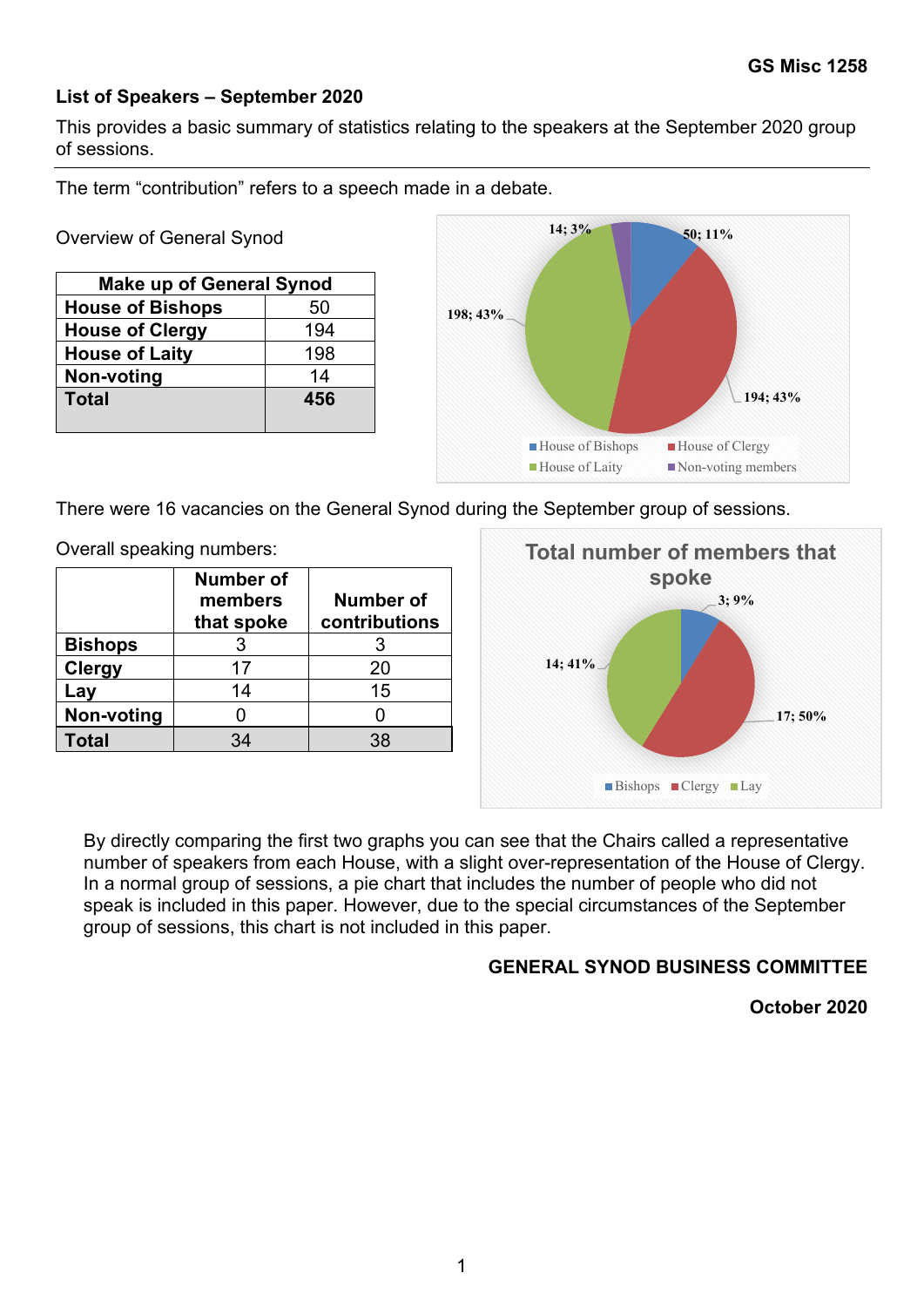| Synod<br>No.   | Diocese/Constituency     | House          | Title          | Name                     | Times<br>Spoken |
|----------------|--------------------------|----------------|----------------|--------------------------|-----------------|
| 140            | Leicester                | Clergy         | The Revd       | Alison Booker            | $\overline{2}$  |
| 155            | Liverpool                | Clergy         | The Revd Canon | Simon Fisher             | $\overline{2}$  |
| 237            | Worcester                | Clergy         | The Revd       | Wyn Beynon               | $\overline{2}$  |
| 299            | Durham                   | Laity          | Canon Dr       | Jamie Harrison           | $\overline{2}$  |
| $\overline{4}$ | <b>Bishop of Durham</b>  | <b>Bishops</b> | The Rt Revd    | <b>Paul Butler</b>       | $\mathbf{1}$    |
| 12             | <b>Bishop of Chester</b> | <b>Bishops</b> | The Rt Revd    | <b>Mark Tanner</b>       | $\mathbf{1}$    |
| 43             | <b>Bishop of Dover</b>   | <b>Bishops</b> | The Rt Revd    | Rose Hudson-Wilkin       | $\mathbf{1}$    |
| 60             | <b>Bath &amp; Wells</b>  | Clergy         | The Revd Preb. | <b>Stephen Lynas</b>     | $\mathbf{1}$    |
| 64             | Birmingham               | Clergy         | The Ven.       | Simon Heathfield         | $\mathbf{1}$    |
| 66             | <b>Blackburn</b>         | Clergy         | The Revd       | <b>Paul Benfield</b>     | $\mathbf{1}$    |
| 79             | Carlisle                 | Clergy         | The Revd       | <b>Stewart Fyfe</b>      | $\mathbf{1}$    |
| 118            | Exeter                   | Clergy         | The Revd       | <b>Graham Hamilton</b>   | $\mathbf{1}$    |
| 168            | London                   | Clergy         | The Revd       | <b>Christopher Smith</b> | $\mathbf{1}$    |
| 185            | Oxford                   | Clergy         | The Revd       | Andrew Lightbown         | $\mathbf{1}$    |
| 186            | Oxford                   | Clergy         | The Revd Canon | Sue Booys                | $\mathbf{1}$    |
| 193            | Peterborough             | Clergy         | The Revd       | <b>Mark Lucas</b>        | $\mathbf{1}$    |
| 195            | Portsmouth               | Clergy         | The Ven.       | <b>Gavin Collins</b>     | $\mathbf{1}$    |
| 205            | <b>St Albans</b>         | Clergy         | The Revd       | <b>Fiona Gibson</b>      | $\mathbf{1}$    |
| 207            | St Edmundsbury & Ipswich | Clergy         | The Revd Canon | Jonathan Alderton-Ford   | $\mathbf{1}$    |
| 208            | St Edmundsbury & Ipswich | Clergy         | The Revd       | <b>Andrew Dotchin</b>    | $\mathbf{1}$    |
| 219            | Southwark                | Clergy         | The Revd Canon | <b>Simon Butler</b>      | $\mathbf{1}$    |
| 271            | Chelmsford               | Laity          | <b>Mrs</b>     | Mary Durlacher           | $\mathbf{1}$    |
| 273            | Chelmsford               | Laity          | Canon          | <b>Robert Hammond</b>    | $\mathbf{1}$    |
| 286            | Chichester               | Laity          | <b>Mrs</b>     | Andrea Minichiello-      |                 |
|                |                          |                |                | Williams                 | $\mathbf{1}$    |
| 316            | Guildford                | Laity          | Canon          | <b>Peter Bruinvels</b>   | $\mathbf{1}$    |
| 317            | Guildford                | Laity          | <b>Mrs</b>     | Carolyn Graham           | $\mathbf{1}$    |
| 333            | Leicester                | Laity          | Canon          | Shayne Ardron            | $\mathbf{1}$    |